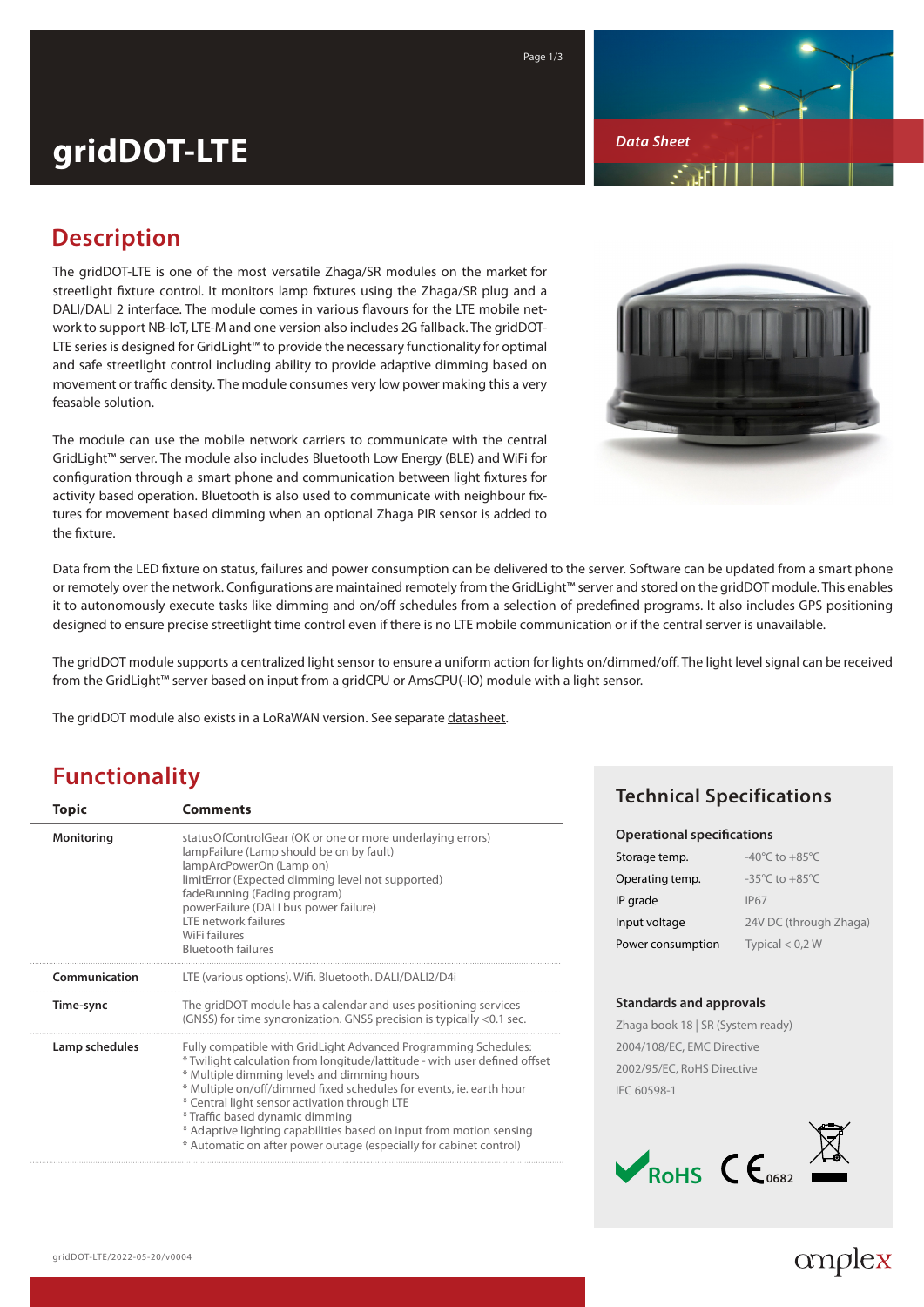

# **gridDOT-LTE**

## **Communication Variant Specifications**

| Module        | <b>Communication carriers and bands</b>                                                                                            |
|---------------|------------------------------------------------------------------------------------------------------------------------------------|
| qridDOT-LTE-0 | Cat NB2: B1/B2/B3/B4/B5/B8/B12/B13/B17/B18/B19/B20/B25/B28/B66/<br>B70/B85                                                         |
| aridDOT-LTE-1 | Cat M1: B1/B2/B3/B4/B5/B8/B12/B13/B18/B19/B20/B25/B26/B27/B28/<br>B66/B85                                                          |
| gridDOT-LTE-2 | Cat NB2+Cat M1: B1/B2/B3/B4/B5/B8/B12/B13/B18/B19/B20/B25/B26/<br>B27/B28/B66/B71/B85                                              |
| qridDOT-LTE-3 | Cat NB2+Cat M1: B1/B2/B3/B4/B5/B8/B12/B13/B18/B19/B20/B25/B26/<br>B27/B28/B66/B71/B85<br>EGPRS(2G fallback): 850/900/1800/1900 MHz |
| aridDOT       | <b>LoRaWAN</b> option - see separate datasheet.                                                                                    |

#### **Physical Specifications**

| 65 g                      |
|---------------------------|
| $80 \text{ mm}$           |
| $40 \text{ mm}$           |
| Polycarbonate             |
| (Customer specific colors |
| on request)               |
| <b>PRT</b>                |
| Conformal coated          |
| Zhaga book 18 / SR        |
|                           |

## **Reliability & Maintainability**

|                               | Comments                                                                                                                                                                                                                                      |
|-------------------------------|-----------------------------------------------------------------------------------------------------------------------------------------------------------------------------------------------------------------------------------------------|
| Software upgrade              | The software on the gridDOT module can be updated remotely from GridLight Field Tool app using Bluetooth/WiFi. Remote software<br>updates through LTE network.                                                                                |
| Multi-layer system            | Various internal processes ensure that the system is up and running at all times. In case a process is stalled, it is restarted without<br>disturbing other processes.                                                                        |
| Configuration and<br>programs | New configuration and program schedules are transferred without interrupting the normal functionality of the gridDOT module.<br>When the software has been transferred, the integrity of the configurations is checked and then reconfigured. |
|                               | A built-in self-test (BIST) is performed after power-up.                                                                                                                                                                                      |

Page 2/3

## **Connections**

|                  | ៉ុណាments                                                                                                                                                                                                |  |
|------------------|----------------------------------------------------------------------------------------------------------------------------------------------------------------------------------------------------------|--|
| Zhaga book 18/SR | Open standard connector used by all leading LED manufacturer for outdoor streetlighting                                                                                                                  |  |
|                  | Location networks GPS, GLONASS, BeiDou, Galileo and QZSS supported. Used for time syncronization when communication is<br>out to ensure precise light schedule programs even when communication is down. |  |
|                  | IEEE802.11b, 802.11g, 802.11n                                                                                                                                                                            |  |
| <b>Bluetooth</b> | Bluetooth Low Energy - BLE                                                                                                                                                                               |  |
| Power supply     | 24VDC - as specified in the Zhaga book 18 standard.                                                                                                                                                      |  |
| DALI             | DALI master. Supports SR/DALI/DALI 2/D4i through the Zhaga (Book 18) plug. Supports up to 4 DALI slaves.                                                                                                 |  |
| SIM              | 4FF Nano SIM card, 1,8V - SIM socket option, not included in all variants. Contact Amplex for details.                                                                                                   |  |
|                  | MFF (MFF1 and MFF2) standard sized eSIM can be mounted directly on PCB during production. Contact Amplex for details.                                                                                    |  |
|                  |                                                                                                                                                                                                          |  |